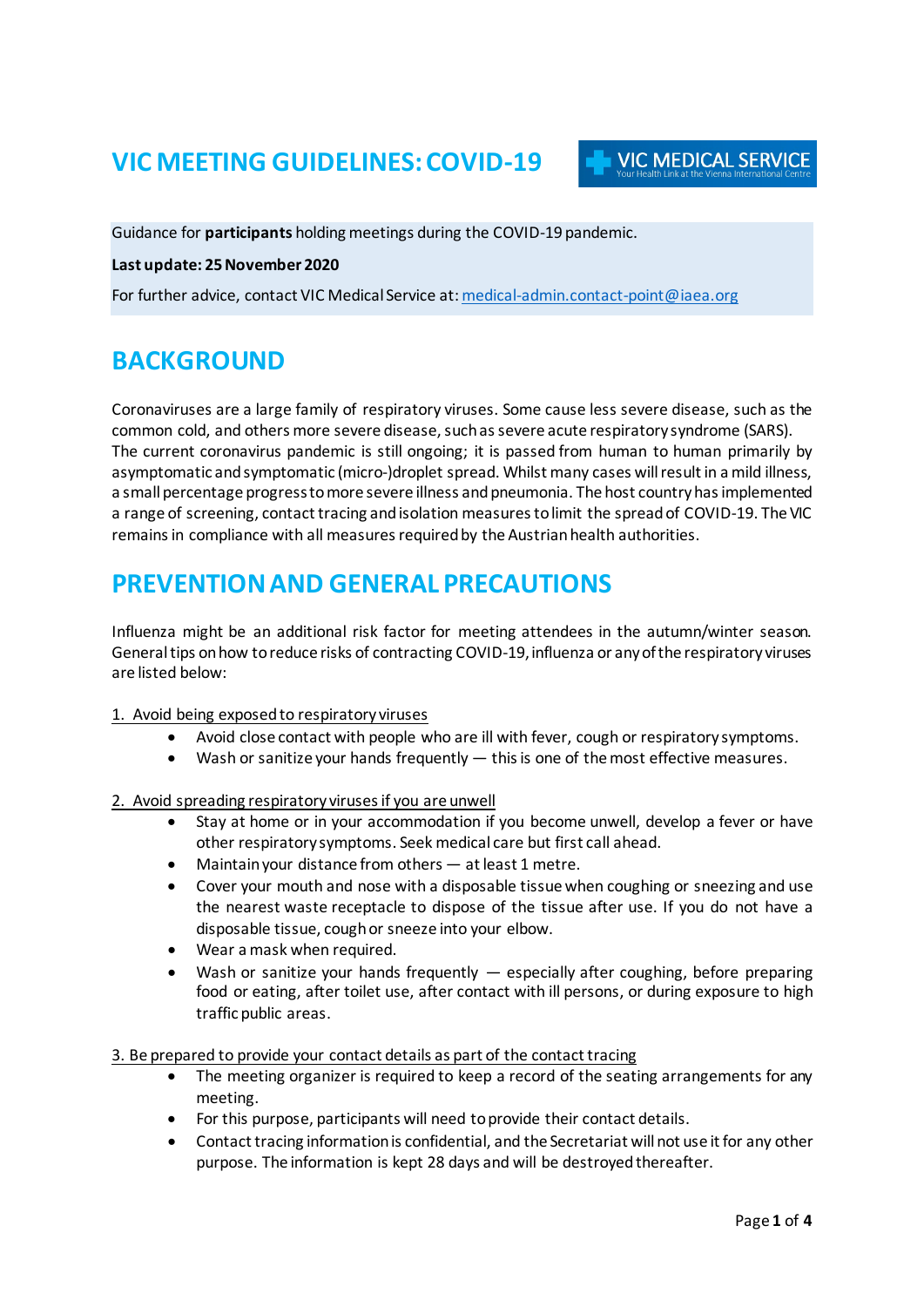## **HEALTHCARE FOR MEETING PARTICIPANTS**

**If you have respiratory illness, acute or severe symptoms suggestive of COVID-19, such as fever, cough or respiratory symptoms**: If you are unwell with fever, cough or other respiratory symptoms alone is most likely that you have a more common illness (the common cold or even influenza) rather than COVID-19. You are advised to seek care from a healthcare provider, of which there are many in the city. In the event of a close contact with a confirmed case or cared for someone with COVID-19, you may be considered a suspected COVID-19 case. Seek advice by phone from the Vienna Health telephone on 144 or 1450 (German and English), report to the meeting organizer (who will contact the VIC Medical Service) and ensure that you inform any responding medical personnel of your symptoms.

**If you experience medical emergencies**: You should report this to the meeting organizers, who will call the VIC Medical Service or the Security Emergency Operations Centre. The Security Emergency Operations Centre will then mobilize a VIC medical emergency team.

**For all other medical issues:** You can go either to a local urgent care clinic or, for an emergency, call the Vienna emergency number on 144. The VIC Medical Service is located in the F tower, 7th floor, and is open on weekdays for consultations/appointments by telephone from 8 a.m. to 4.30 p.m. It provides first aid, urgent care and advice on seeking care from Vienna City healthcare providers but does not provide prescriptions or replacements for prescriptions.

Contact: medical-admin.contact-point@iaea.org; Clinic reception — ext. 22224.

**For assistance after hours**: For respiratory symptoms related to COVID-19, call the Vienna Health telephone on 1450 (German and English). For emergencies, call the Vienna emergency number 144; for all other medical issues you should seek out a local urgent care clinic (example of a hospital with staff speaking English: Akutversorgung Privatklinik Döbling, Heiligenstädter Straße 55–63, 1190 Vienna: +43 1 360 66-5599) or go to an emergency department of any general Vienna hospital. For house visits it is possible to call Dr Sabanas: +43 660 686 2276 or DocAround The Clock: +43 664 144 9 144.

# **SPECIFIC MEASURES FOR MEETINGS AT HEADQUARTERS IN VIENNA**

### **Fundamental rules for meetings:**

**A distance of at least one metre** from other people **must be maintained** at meetings with assigned and marked seats. If this distance cannot be maintained due to seating arrangements, every second seat must remain vacant, unless the risk of infection can be minimized by other suitable protective measures.

**Masks must be worn in all common spaces in the VIC, such as corridors, elevators, the Rotunda and kitchens. This is in addition to those spaces where masks were already required, such as the Commissary, banks and post office.**

Fitted nose-mouth coverings/masks rather than face shields/visors must be worn. This is because new scientific evidence shows better reduction of droplets and aerosols when wearing a mask or a nosemouth covering made from fabric compared to face shields/visors.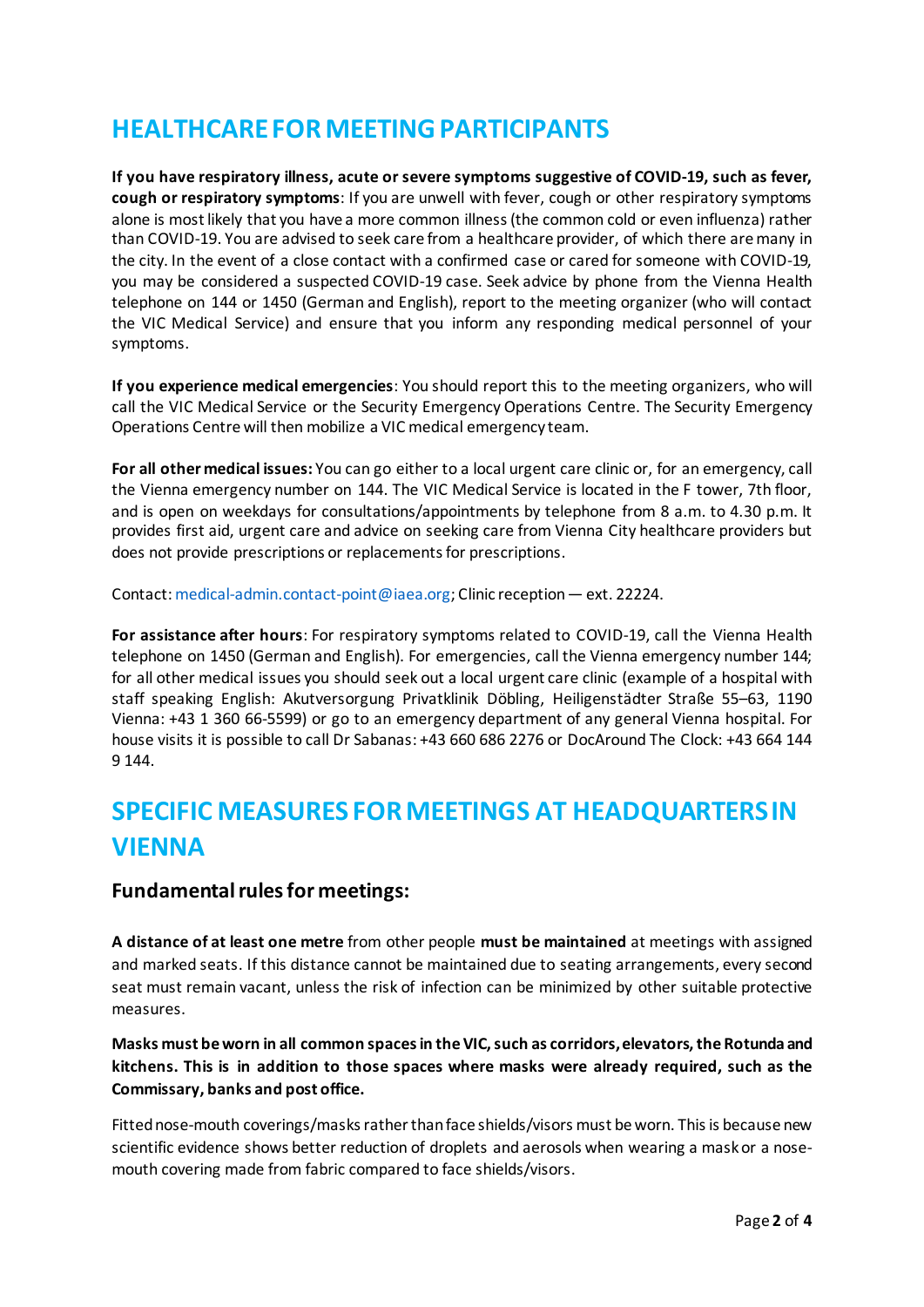A mask or a nose-mouth covering has to be worn by all participants even when they are sitting in their assigned seat. A distance of at least one metre from other people must be maintained at all times during meetings. If possible, maintaining a distance of at least two metres is beneficial as this is considered "a low risk". Masks could be exceptionally removed if 2 meters distance is kept and the person is not speaking for more than 15 minutes.

#### **BEFORE THE MEETING**

You should:

- Review this document and the flyer *[COVID-19 QUICK GUIDE:](https://www.iaea.org/sites/default/files/20/10/covid-19-quick-guide.pdf) Precautions.*
- Be aware of the signs and symptoms of respiratory illness and how to manage it.
- Ensure you have health insurance for Austria (and preferably, have the influenza vaccine) and bring additional routine medications, spare contact lenses or spectacles, etc.
- Update your knowledge about existing local Austrian public health authorities COVID-19 prevention measures.
- Ensure you have a face mask or nose-mouth coverings. These must be worn in all common areas at the VIC, including when passing through security checkpoints (e.g. Gate 1) and approaching a security officer, and when collecting badges. A face mask or other nose-mouth covering must also be worn when entering, leaving or moving inside a meeting room; you have to wear it also when seated.

#### **DURING THE MEETING**

You should:

- NOT attend the meeting if you feel unwell. If symptoms and circumstances, as described above, indicate that you may be considered a suspected COVID-19 case you must also inform the meeting organizer who will contact the VIC Medical Service or the Security Emergency Operations Centre.
- Follow the implemented preventive measures for the meeting (including wearing masks/nose-mouth cover as required, handwashing and cough etiquette).
- Avoid meeting in groups between sessions (e.g. coffee breaks, close contact risk scenarios). Fill in a sign-in sheet provided at your seat andrecord your full name, contact information and the date and time period you occupied that seat.
- Please note that no food and beverages are allowed to be served at the meeting except of designated areas such as the VIC cafeteria and coffee corners.

#### **AFTER THE MEETING**

You should:

Inform the meeting organizer immediately if you are confirmed by health authorities to have COVID-19 or if you are placed in quarantine within 14 days of the meeting, so that necessary contact tracing in association with a COVID-19 case may be carried out.